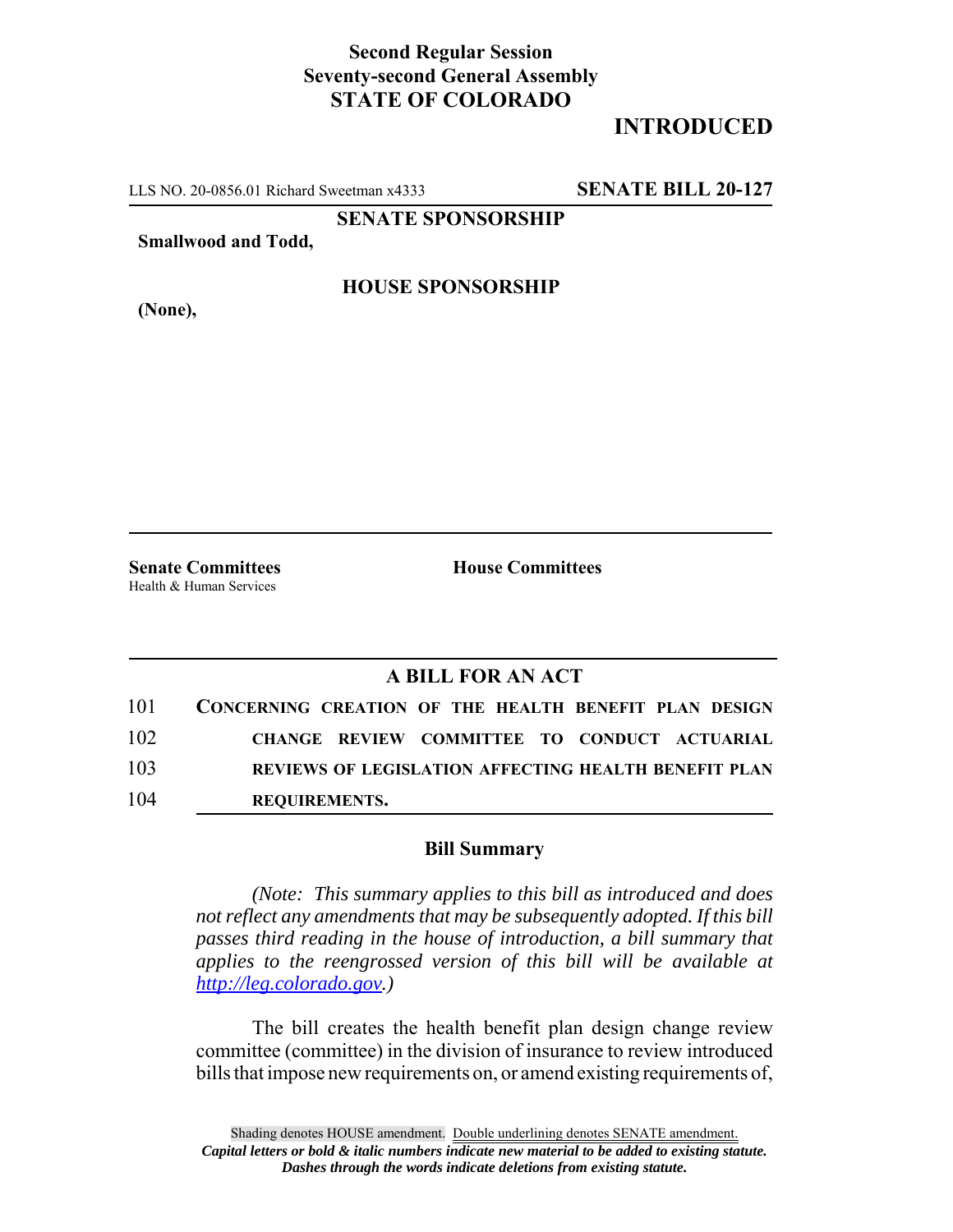health benefit plans. For any such bill, the committee shall conduct an actuarial review of the near-term effects of the bill, including:

- ! An estimate of the number of Colorado residents who will be directly affected by the bill;
- ! Estimates of changes in the rates of utilization of specific health care services that may result from the bill;
- ! Estimates concerning any changes in consumer cost sharing that would result from the bill;
- ! The financial impact, if any, of the bill on group benefit plans offered under the "State Employees Group Benefits Act", regardless of whether the bill makes any amendment to that act;
- ! The financial impact, if any, of the bill on medical assistance programs under the "Colorado Medical Assistance Act", regardless of whether the bill makes any amendment to that act; and
- ! The financial impact, if any, of the bill on small-, medium-, and large-sized business employers.

The bill authorizes the commissioner of insurance to promulgate rules as necessary for the operation of the committee.

 *Be it enacted by the General Assembly of the State of Colorado:* **SECTION 1.** In Colorado Revised Statutes, **add** 10-16-152 as 3 follows: **10-16-152. Health benefit plan design change review committee - legislative declaration - creation - membership - duties - chairs of committees of reference to request actuarial reviews - rules.** (1) THE GENERAL ASSEMBLY FINDS AND DECLARES THAT: 8 (a) THE ENACTMENT OF NEW LAWS CONCERNING REQUIRED COVERAGES IN, OR MANAGEMENT OF BENEFITS UNDER, HEALTH BENEFIT PLANS PRESENTS SERIOUS POLICY CONCERNS, INCLUDING THE RISK OF 11 INCREASING PREMIUMS AND THE COST OF HEALTH CARE SERVICES TO HEALTH CARE CONSUMERS; AND (b) PRUDENCE REQUIRES THAT THE GENERAL ASSEMBLY CONDUCT A THOROUGH COST-BENEFIT ANALYSIS OF ANY SUCH NEW STATUTORY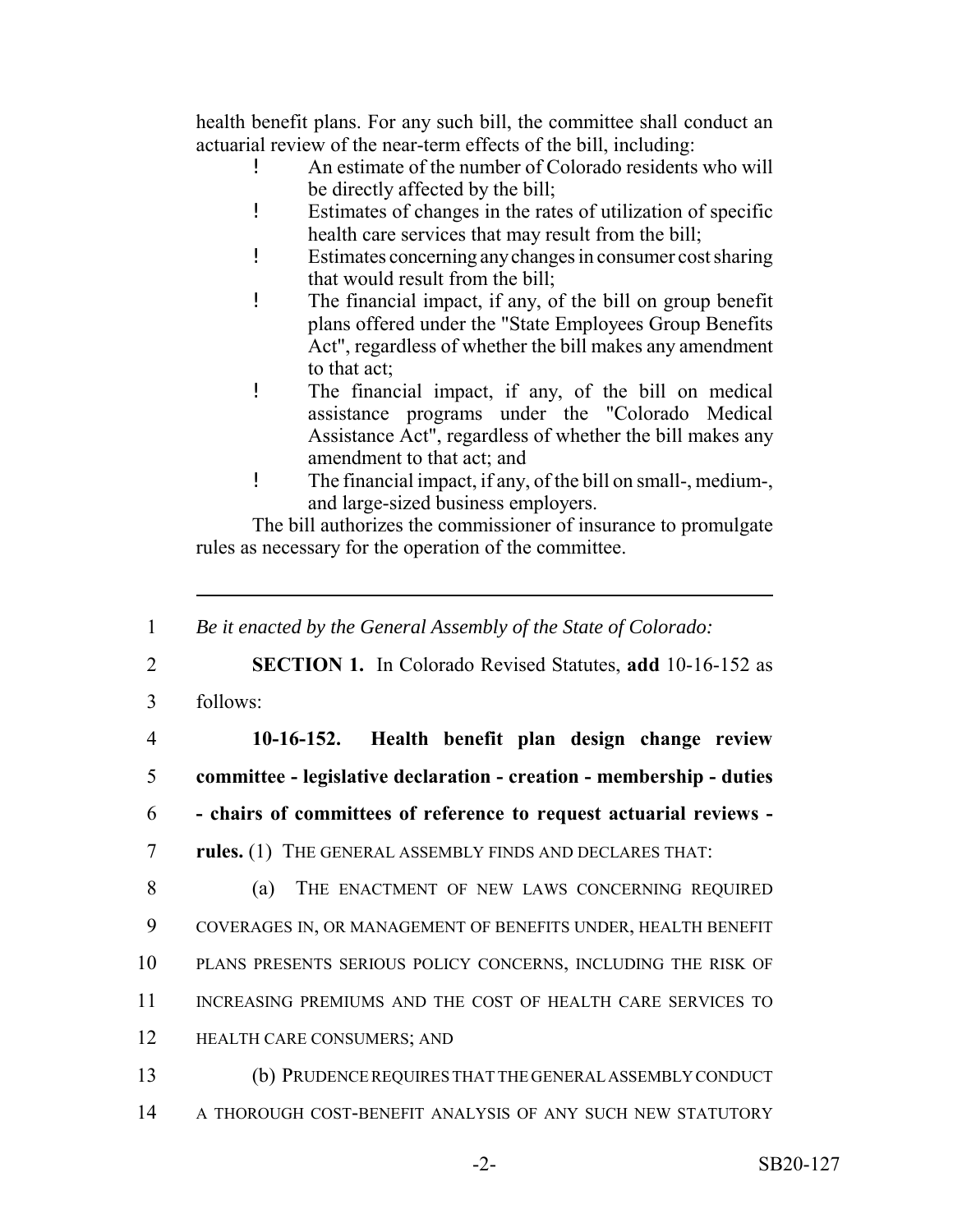REQUIREMENTS BEFORE ENACTING THEM AND REQUIRING COMPLIANCE BY CARRIERS, PROVIDERS, AND HEALTH CARE CONSUMERS.

 (2) (a) IN ORDER TO REVIEW THE COSTS AND BENEFITS OF PROPOSED CHANGES TO HEALTH BENEFIT PLANS, INCLUDING COSTS TO EMPLOYERS, EMPLOYEES, COVERED PERSONS, AND CARRIERS, THE HEALTH BENEFIT PLAN DESIGN CHANGE REVIEW COMMITTEE, REFERRED TO IN THIS SECTION AS THE "COMMITTEE", IS CREATED IN THE DIVISION OF INSURANCE AS A **TYPE 2** ENTITY. THE COMMITTEE INCLUDES NINE MEMBERS, AS FOLLOWS:

 (I) ONE MEMBER WHO IS A MEMBER OF THE SENATE HEALTH AND HUMAN SERVICES COMMITTEE, OR ANY SUCCESSOR COMMITTEE, TO BE APPOINTED BY THE PRESIDENT OF THE SENATE IN CONSULTATION WITH THE MINORITY LEADER;

 (II) ONE MEMBER WHO IS A MEMBER OF THE HOUSE OF REPRESENTATIVES HEALTH AND INSURANCE COMMITTEE, OR ANY SUCCESSOR COMMITTEE, TO BE APPOINTED BY THE SPEAKER OF THE HOUSE OF REPRESENTATIVES IN CONSULTATION WITH THE MINORITY LEADER; AND 18 (III) SEVEN MEMBERS TO BE APPOINTED BY THE GOVERNOR AS FOLLOWS:

20 (A) ONE MEMBER WHO REPRESENTS CARRIERS;

**(B) ONE MEMBER WHO REPRESENTS PROVIDERS;** 

**(C)** ONE MEMBER WHO REPRESENTS HEALTH CARE CONSUMERS;

23 (D) ONE MEMBER WHO REPRESENTS HOSPITALS;

 (E) ONE MEMBER WHO IS AN EMPLOYEE OF THE DIVISION OF INSURANCE;

**(F) ONE MEMBER WHO REPRESENTS THE DEPARTMENT OF HEALTH** CARE POLICY AND FINANCING; AND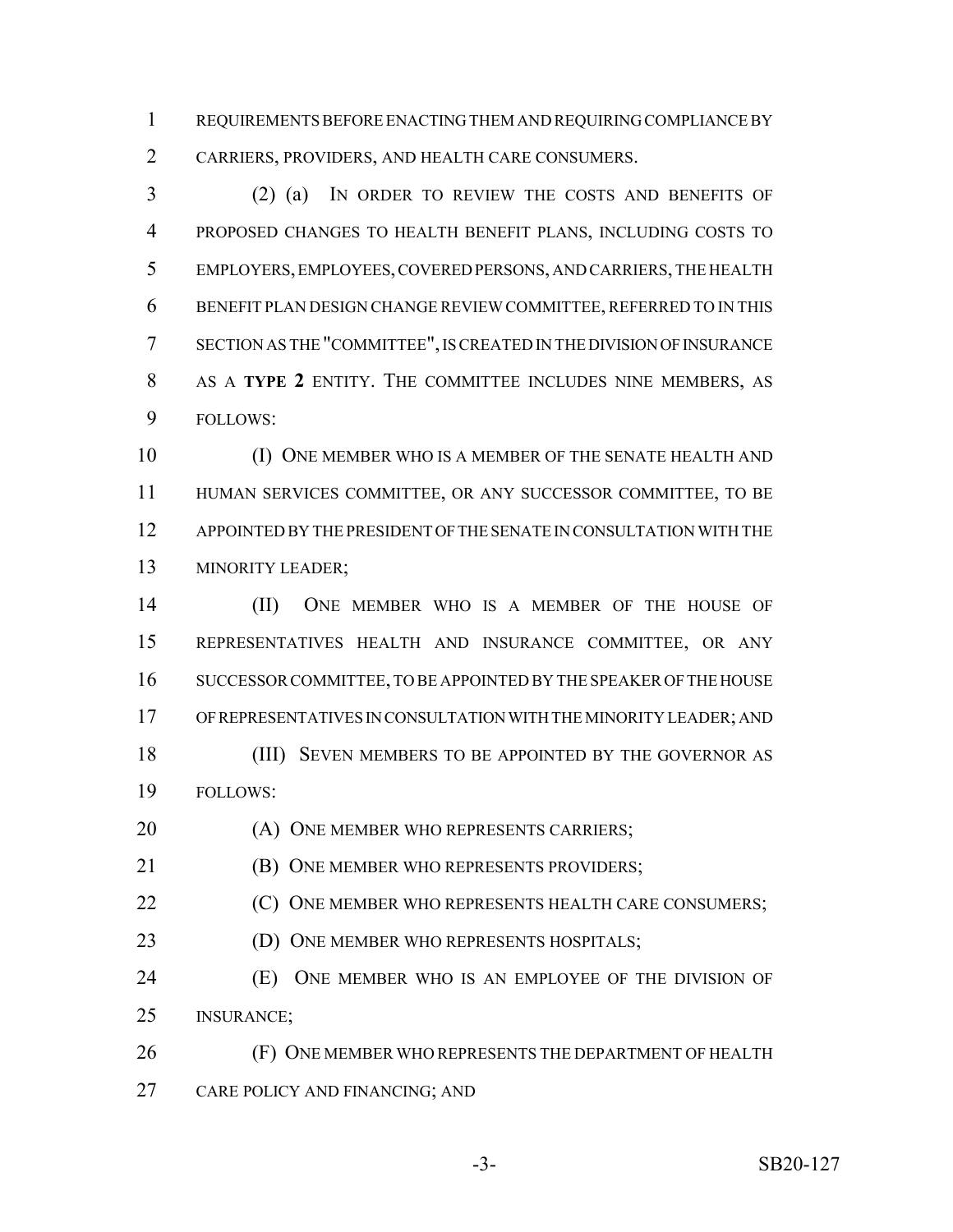1 (G) ONE MEMBER WHO IS AN ACTUARY.

2 (b) THE APPOINTING AUTHORITIES DESCRIBED IN SUBSECTION 3 (2)(a) OF THIS SECTION SHALL MAKE THEIR INITIAL APPOINTMENTS TO THE 4 COMMITTEE ON OR BEFORE NOVEMBER 1, 2020.

5 (c) THE TERM OF OFFICE OF EACH MEMBER OF THE COMMITTEE 6 APPOINTED BY THE GOVERNOR PURSUANT TO SUBSECTION  $(2)(a)(III)$  OF 7 THIS SECTION IS FIVE YEARS; EXCEPT THAT:

8 (I) THE INITIAL TERM OF OFFICE OF THE MEMBER APPOINTED 9 PURSUANT TO SUBSECTION  $(2)(a)(III)(A)$  OF THIS SECTION IS ONE YEAR;

10 (II) THE INITIAL TERM OF OFFICE OF THE MEMBER APPOINTED 11 PURSUANT TO SUBSECTION  $(2)(a)(III)(B)$  OF THIS SECTION IS TWO YEARS;

12 **(III)** THE INITIAL TERM OF OFFICE OF THE MEMBER APPOINTED 13 PURSUANT TO SUBSECTION  $(2)(a)(III)(C)$  OF THIS SECTION IS THREE YEARS; 14 AND

15 (IV) THE INITIAL TERM OF OFFICE OF THE MEMBER APPOINTED 16 PURSUANT TO SUBSECTION  $(2)(a)(III)(D)$  OF THIS SECTION IS FOUR YEARS.

17 (d) EACH MEMBER OF THE COMMITTEE MAY SERVE AN UNLIMITED 18 NUMBER OF TERMS.

19 (e) EACH APPOINTING AUTHORITY MAY APPOINT MEMBERS AS 20 NEEDED TO FILL VACANCIES FOR UNEXPIRED TERMS.

21 (f) THE GOVERNOR SHALL APPOINT A COMMITTEE MEMBER TO ACT 22 AS CHAIR OF THE COMMITTEE.

 (3) THE COMMITTEE SHALL MEET AS NEEDED FOR ITS PURPOSES, AS 24 DESCRIBED IN SUBSECTION (6) OF THIS SECTION, AND AT THE REQUEST OF THE SPEAKER OF THE HOUSE OF REPRESENTATIVES OR THE PRESIDENT OF THE SENATE.

27 (4) THE NONLEGISLATIVE MEMBERS OF THE COMMITTEE SHALL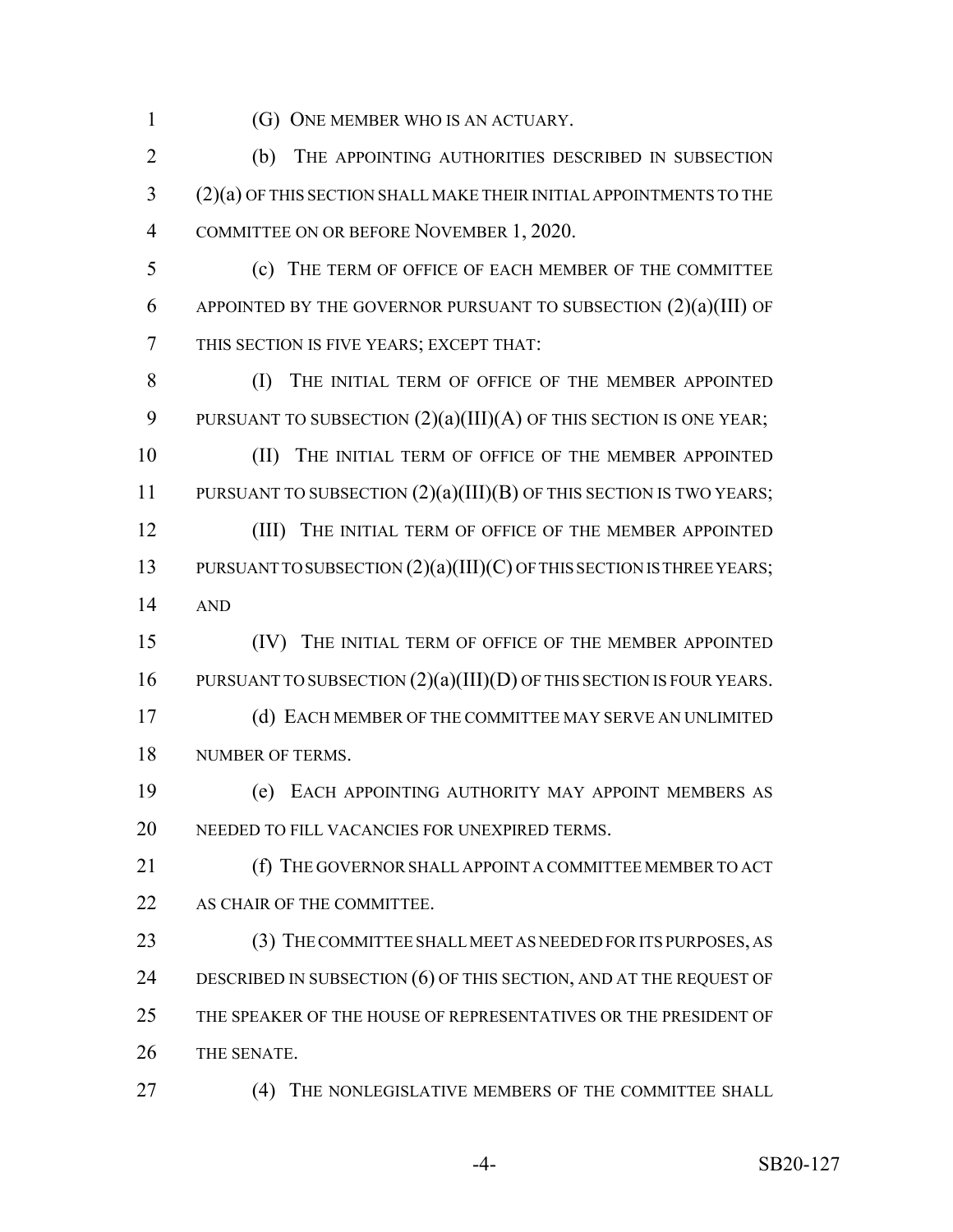SERVE WITHOUT COMPENSATION AND WITHOUT REIMBURSEMENT FOR EXPENSES. THE LEGISLATIVE MEMBERS OF THE COMMITTEE SHALL SERVE WITHOUT ADDITIONAL COMPENSATION BUT MAY BE REIMBURSED FOR EXPENSES AS PROVIDED IN SECTION 2-2-307.

 (5) (a) THE DIVISION OF INSURANCE SHALL ASSIST THE COMMITTEE IN CARRYING OUT ITS DUTIES UNDER THIS SECTION.

 (b) THE DIVISION OF INSURANCE SHALL SEEK INPUT FROM THE COMMITTEE REGARDING THE FISCAL ANALYSIS OF ANY PROPOSED LEGISLATION CONTAINING A MANDATED HEALTH INSURANCE BENEFIT, WHICH FISCAL ANALYSIS IS PREPARED BY LEGISLATIVE COUNCIL STAFF PURSUANT TO SECTION 2-2-322.

 (c) FOR THE PURPOSE OF ASSISTING THE COMMITTEE, THE DIVISION OF INSURANCE MAY SEEK, ACCEPT, AND EXPEND GIFTS, GRANTS, AND DONATIONS FROM PUBLIC AND PRIVATE SOURCES.

 (6) (a) THE PURPOSE OF THE COMMITTEE IS TO REVIEW INTRODUCED LEGISLATION THAT IMPOSES REQUIREMENTS ON, OR AMENDS EXISTING REQUIREMENTS OF, HEALTH BENEFIT PLANS. FOR ANY SUCH LEGISLATION THAT THE COMMITTEE REVIEWS AT THE REQUEST OF A CHAIR OF A COMMITTEE OF REFERENCE, AS DESCRIBED IN SUBSECTION (7) OF THIS SECTION, THE COMMITTEE SHALL CONDUCT AN ACTUARIAL REVIEW OF THE PREDICTED EFFECTS OF THE LEGISLATION DURING THE FIVE YEARS FOLLOWING THE ENACTMENT OF THE LEGISLATION, INCLUDING:

23 (I) AN ESTIMATE OF THE NUMBER OF COLORADO RESIDENTS WHO 24 WILL BE DIRECTLY AFFECTED BY THE LEGISLATION;

 (II) ESTIMATES OF CHANGES IN THE RATES OF UTILIZATION OF SPECIFIC HEALTH CARE SERVICES THAT MAY RESULT FROM THE LEGISLATION;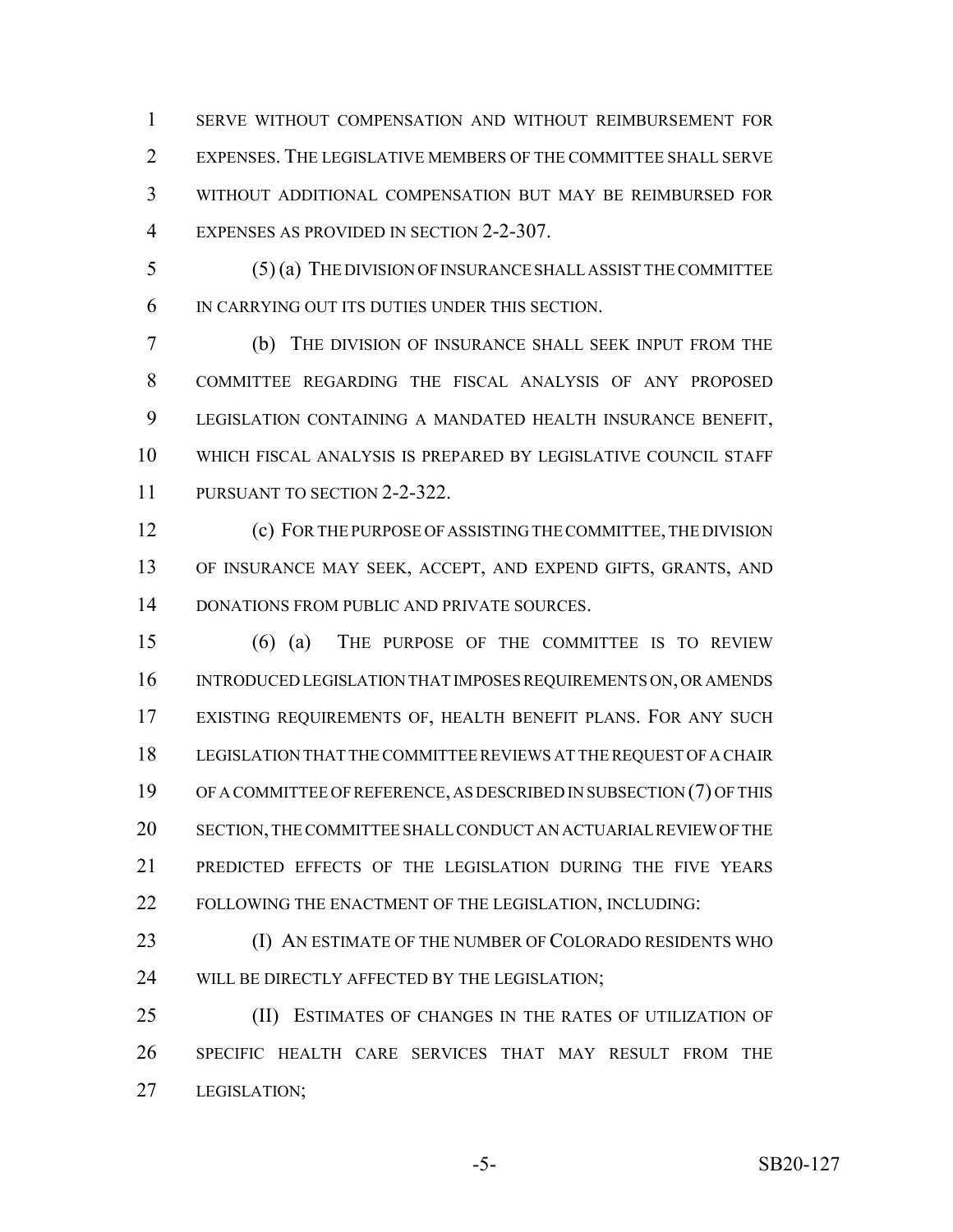(III) ESTIMATES CONCERNING ANY CHANGES IN CONSUMER COST SHARING THAT WOULD RESULT FROM THE LEGISLATION;

 (IV) THE FINANCIAL IMPACT, IF ANY, OF THE LEGISLATION ON GROUP BENEFIT PLANS OFFERED UNDER THE "STATE EMPLOYEES GROUP BENEFITS ACT", PART 6 OF ARTICLE 50 OF TITLE 24, REGARDLESS OF WHETHER THE LEGISLATION WOULD ACTUALLY AMEND THAT ACT;

 (V) THE FINANCIAL IMPACT, IF ANY, OF THE LEGISLATION ON MEDICAL ASSISTANCE PROGRAMS UNDER THE "COLORADO MEDICAL 9 ASSISTANCE ACT", ARTICLES 4, 5, AND 6 OF TITLE 25.5, REGARDLESS OF WHETHER THE LEGISLATION WOULD ACTUALLY AMEND THAT ACT; AND

 (VI) THE FINANCIAL IMPACT, IF ANY, OF THE LEGISLATION ON EMPLOYERS WITH FEWER THAN ONE HUNDRED EMPLOYEES, EMPLOYERS WITH AT LEAST ONE HUNDRED EMPLOYEES BUT LESS THAN FIVE HUNDRED EMPLOYEES, AND EMPLOYERS WITH FIVE HUNDRED OR MORE EMPLOYEES.

 (b) THE COMMITTEE SHALL COMMUNICATE THE INFORMATION DESCRIBED IN SUBSECTION (6)(a) OF THIS SECTION IN DOLLAR AMOUNTS AND, IN THE CASE OF ANY ESTIMATES OF IMPACTS ON HEALTH INSURANCE PREMIUMS, IN TERMS OF PER-MEMBER, PER-MONTH CHANGES.

 (7) ON AND AFTER JANUARY 1, 2021, IF LEGISLATION THAT IMPOSES REQUIREMENTS ON, OR AMENDS EXISTING REQUIREMENTS OF, ANY HEALTH BENEFIT PLANS IS INTRODUCED IN THE HOUSE OF REPRESENTATIVES OR THE SENATE AND REFERRED BY THE SPEAKER OF THE HOUSE OF REPRESENTATIVES OR THE PRESIDENT OF THE SENATE TO A COMMITTEE OF REFERENCE, THE CHAIR OF THE COMMITTEE OF REFERENCE SHALL REQUEST THAT THE HEALTH BENEFIT PLAN DESIGN CHANGE REVIEW 26 COMMITTEE PREPARE AND SUBMIT TO THE COMMITTEE OF REFERENCE AN ACTUARIAL REVIEW PREDICTING THE EFFECTS OF THE LEGISLATION DURING